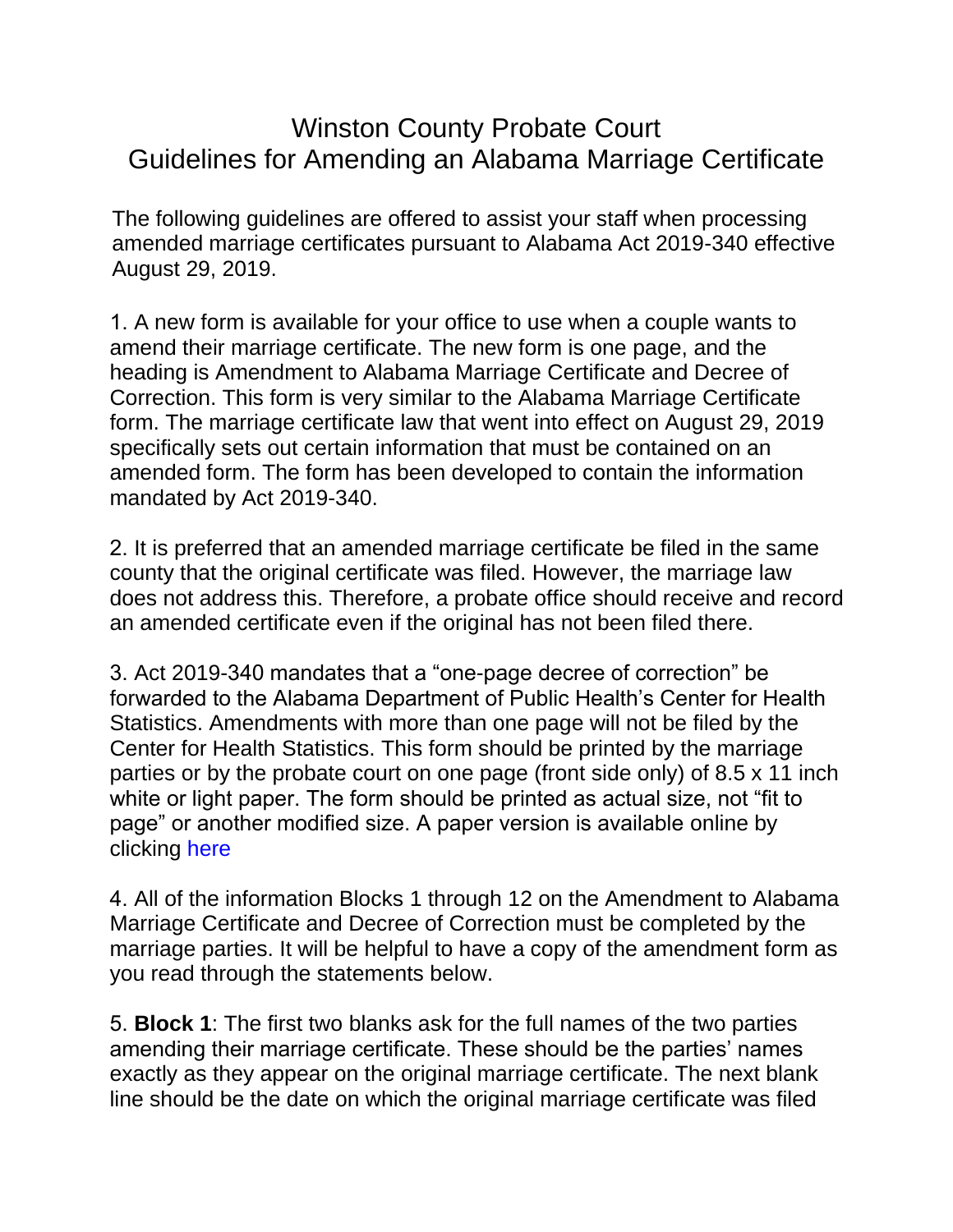in the probate office. If the copy of the original Marriage Certificate kept by the marriage parties does not have a recording stamp, they have been advised that they can use the date provided in Block 31 of the Marriage Certificate. The fourth blank is for the county in which the original certificate was filed/recorded. The last blanks ask for the book/page/instrument number of the original certificate. The information in Block 1 is necessary for the original recording court and the Center for Health Statistics to identify and locate the original certificate that is being amended. **Block 2**: This block provides a statement of agreement between the parties that one or more errors have been made on the original Marriage Certificate that require correction. No information is necessary in this block. **Block 3**: This space is provided to state the error(s) on the original marriage certificate. **Block 4**: This space is provided for the corrected information. **Blocks 5 and 6**: Spouse 1should print his/her current full legal name in Block 5. Spouse 2 should print his/her current full legal name in Block 6. **Blocks 7-12**: These spaces are identical to the original certificate. There are lines for the spouses to sign their current full legal names, and spaces for the Alabama notary seals and Alabama notary signatures. The law requires both parties to sign the amendment. If both spouses cannot agree on the corrections or one of the spouses cannot sign the form, either spouse can file a petition for correction with the circuit court.

6. Winston County Probate will provide the presenting party with a certified copy of the recorded amended marriage certificate for the couple's records. You must submit the original Amendment to Alabama Marriage Certificate and Decree of Correction to the Alabama Department of Public Health, Center for Health Statistics.

7. If you wish to amend your marriage certificate due to an erroneous Social Security Number, you can inform them there is no need to go through the correction process, as the Social Security Number has no effect on the marriage certificate.

8. The fee for filing an amendment shall be the same as for an original filing (\$74.00 in Winston County). Money orders, cashier's check, cash or credit card are accepted forms of payment, but **NO PERSONAL CHECKS ARE ACCEPTED.**